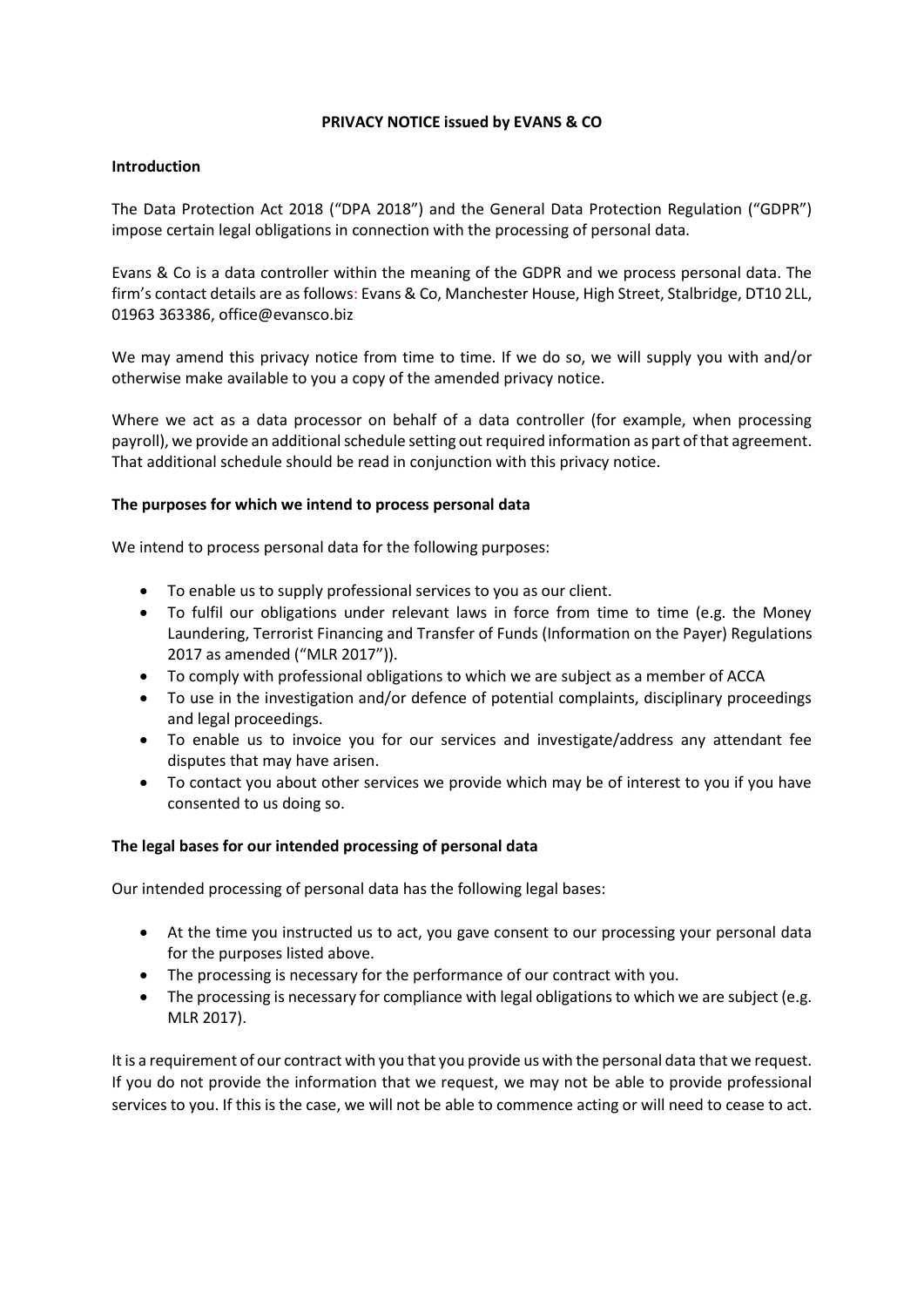### **Persons/organisations to whom we may give personal data**

We may share your personal data with:

- HMRC
- any third parties with whom you require or permit us to correspond
- subcontractors
- an alternate appointed by us in the event of incapacity or death
- tax insurance providers
- professional indemnity insurers
- our professional body ACCA and/or the Office of Professional Body Anti-Money Laundering Supervisors (OPBAS) in relation to practice assurance and/or the requirements of MLR 2017 (or any similar legislation)

If the law allows or requires us to do so, we may share your personal data with:

- the police and law enforcement agencies
- courts and tribunals
- the Information Commissioner's Office (ICO)

We may need to share your personal data with the third parties identified above in order to comply with our legal obligations, including our legal obligations to you. If you ask us not to share your personal data with such third parties we may need to cease to act.

### **Transfers of personal data outside the EEA**

Your personal data will be processed in the EEA only.

### **Retention of personal data**

When acting as a data controller and in accordance with recognised good practice within the tax and accountancy sector we will retain all of our records relating to you as follows:

- where tax returns have been prepared it is our policy to retain information for 6 years from the end of the tax year to which the information relates.
- where ad hoc advisory work has been undertaken it is our policy to retain information for 2 years from the date the business relationship ceased.
- where we have an ongoing client relationship, data which is needed for more than one year's tax compliance (e.g. capital gains base costs and claims and elections submitted to HMRC) is retained throughout the period of the relationship, but will be deleted 2 years after the end of the business relationship unless you as our client ask us to retain it for a longer period.

Our contractual terms provide for the destruction of documents after 6 years and therefore agreement to the contractual terms is taken as agreement to the retention of records for this period, and to their destruction thereafter.

You are responsible for retaining information that we send to you (including details of capital gains base costs and claims and elections submitted) and this will be supplied in the form agreed between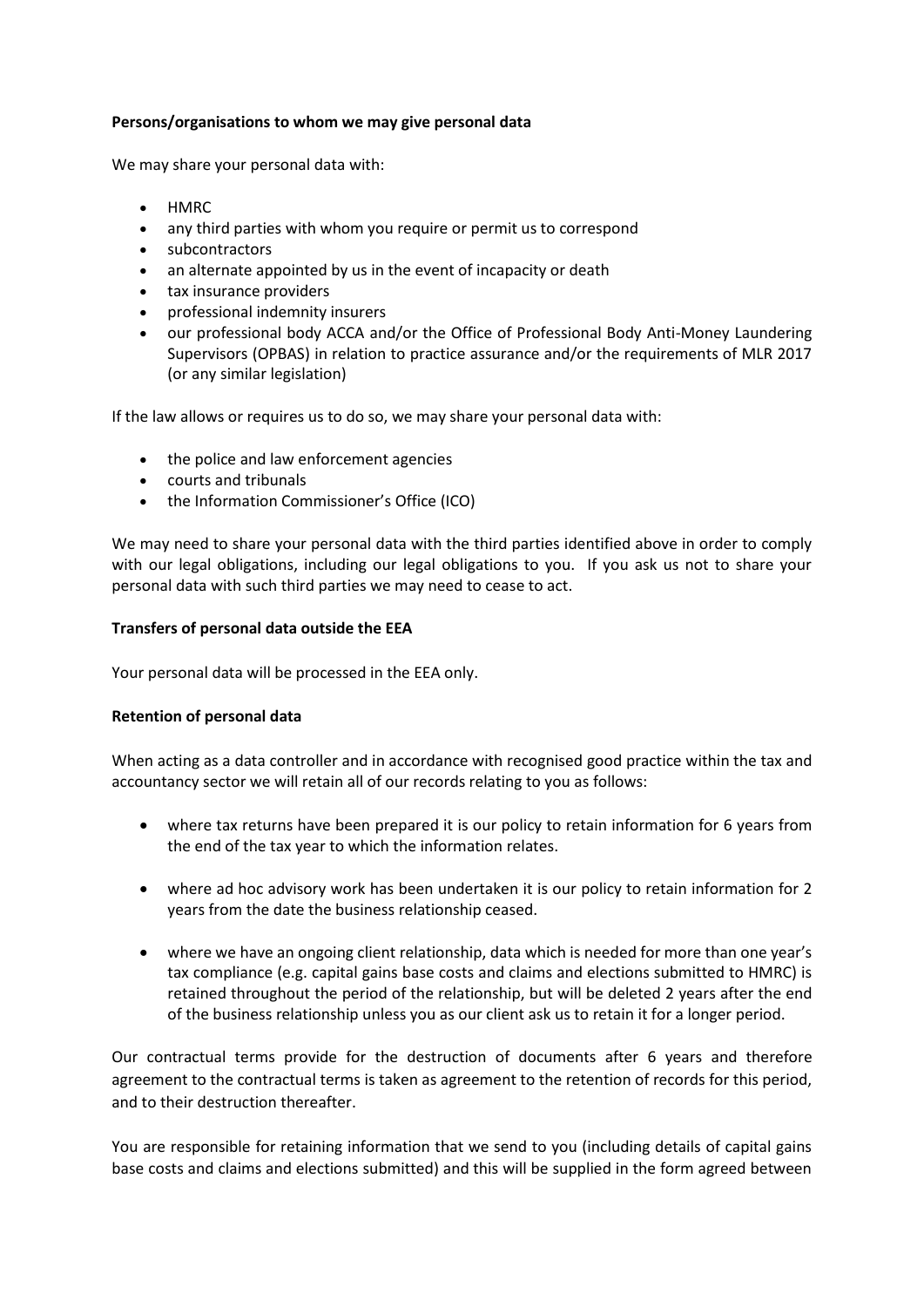us. Documents and records relevant to your tax affairs are required by law to be retained by you as follows:

### *Individuals, trustees and partnerships*

- with trading or rental income: five years and 10 months after the end of the tax year;
- otherwise: 22 months after the end of the tax year.

### *Companies, LLPs and other corporate entities*

• six years from the end of the accounting period.

Where we act as a data processor as defined in DPA 2018, we will delete or return all personal data to the data controller as agreed with the controller at the termination of the contract.

### **Requesting personal data we hold about you (subject access requests)**

You have a right to request access to your personal data that we hold. Such requests are known as 'subject access requests' ("SARs").

Please provide all SARs in writing marked for the attention of Andrew Comer.

To help us provide the information you want and deal with your request more quickly, you should include enough details to enable us to verify your identity and locate the relevant information. For example, you should tell us:

- your date of birth
- previous or other name(s) you have used
- your previous addresses in the past five years
- personal reference number(s) that we may have given you, for example your national insurance number, your tax reference number or your VAT registration number
- what type of information you want to know

If you do not have a national insurance number, you must send a copy of:

- the back page of your passport or a copy of your driving licence; and
- a recent utility bill.

DPA 2018 requires that we comply with a SAR promptly and in any event within one month of receipt. There are, however, some circumstances in which the law allows us to refuse to provide access to personal data in response to a SAR (eg if you have previously made a similar request and there has been little or no change to the data since we complied with the original request).

We will not charge you for dealing with a SAR.

You can ask someone else to request information on your behalf – for example, a friend, relative or solicitor. We must have your authority to respond to a SAR made on your behalf. You can provide such authority by signing a letter which states that you authorise the person concerned to write to us for information about you, and/or receive our reply.

Where you are a data controller and we act for you as a data processor (eg by processing payroll), we will assist you with SARs on the same basis as is set out above.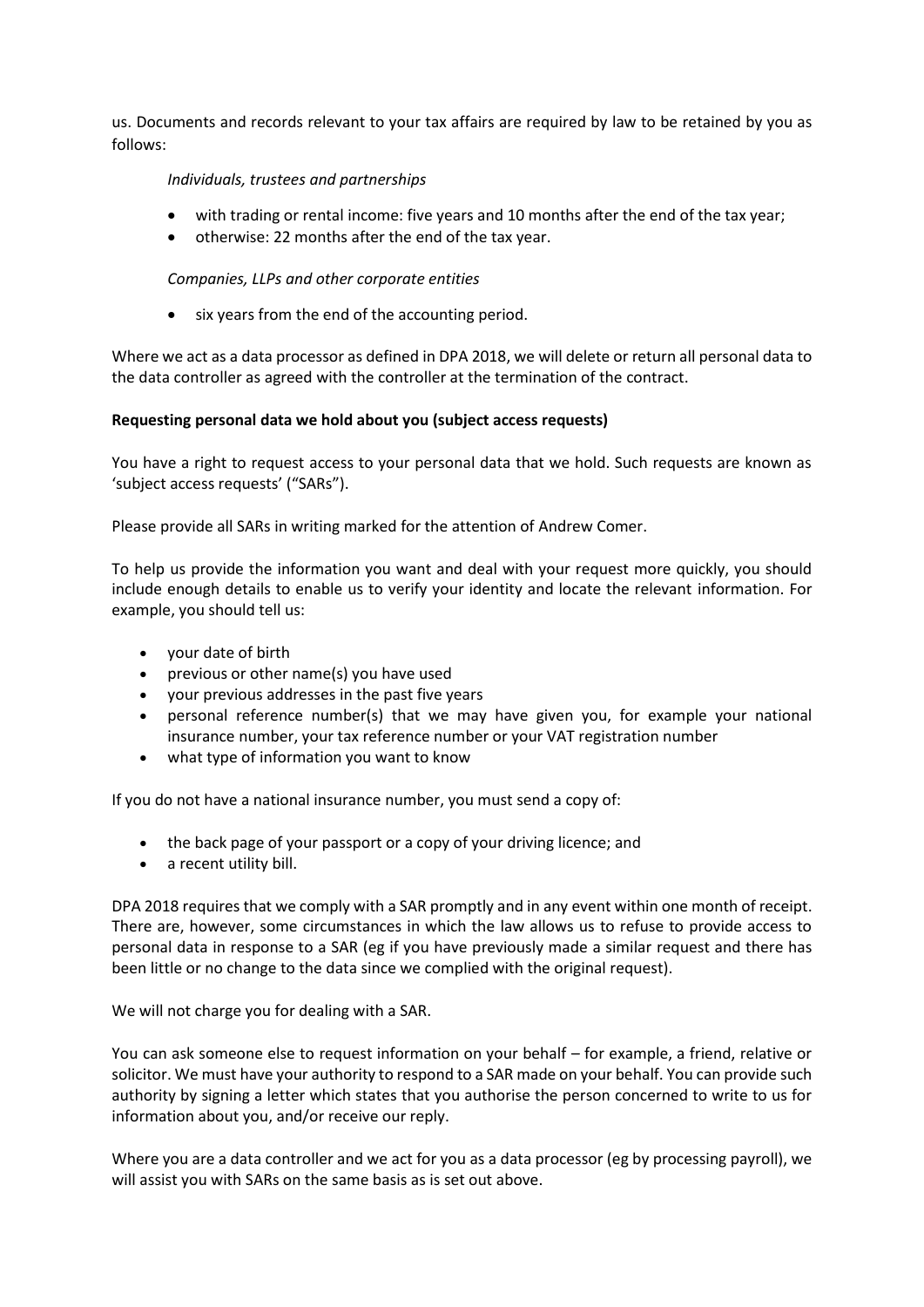# **Putting things right (the right to rectification)**

You have a right to obtain the rectification of any inaccurate personal data concerning you that we hold. You also have a right to have any incomplete personal data that we hold about you completed. Should you become aware that any personal data that we hold about you is inaccurate and/or incomplete, please inform us immediately so we can correct and/or complete it.

# **Deleting your records (the right to erasure)**

In certain circumstances you have a right to have the personal data that we hold about you erased. Further information is available on the ICO website [\(www.ico.org.uk\)](http://www.ico.org.uk/). If you would like your personal data to be erased, please inform us immediately and we will consider your request. In certain circumstances we have the right to refuse to comply with a request for erasure. If applicable, we will supply you with the reasons for refusing your request.

# **The right to restrict processing and the right to object**

In certain circumstances you have the right to 'block' or suppress the processing of personal data or to object to the processing of that information. Further information is available on the ICO website [\(www.ico.org.uk\)](http://www.ico.org.uk/). Please inform us immediately if you want us to cease to process your information or you object to processing so that we can consider what action, if any, is appropriate.

# **Obtaining and reusing personal data (the right to data portability)**

In certain circumstances you have the right to be provided with the personal data that we hold about you in a machine-readable format, e.g. so that the data can easily be provided to a new professional adviser. Further information is available on the ICO website [\(www.ico.org.uk\)](http://www.ico.org.uk/).

The right to data portability only applies:

- to personal data an individual has provided to a controller;
- where the processing is based on the individual's consent or for the performance of a contract; and
- when processing is carried out by automated means

We will respond to any data portability requests made to us without undue delay and within one month. We may extend the period by a further two months where the request is complex or a number of requests are received but we will inform you within one month of the receipt of the request and explain why the extension is necessary.

### **Withdrawal of consent**

Where you have consented to our processing of your personal data, you have the right to withdraw that consent at any time. Please inform us immediately if you wish to withdraw your consent.

Please note:

- the withdrawal of consent does not affect the lawfulness of earlier processing
- if you withdraw your consent, we may not be able to continue to provide services to you
- even if you withdraw your consent, it may remain lawful for us to process your data on